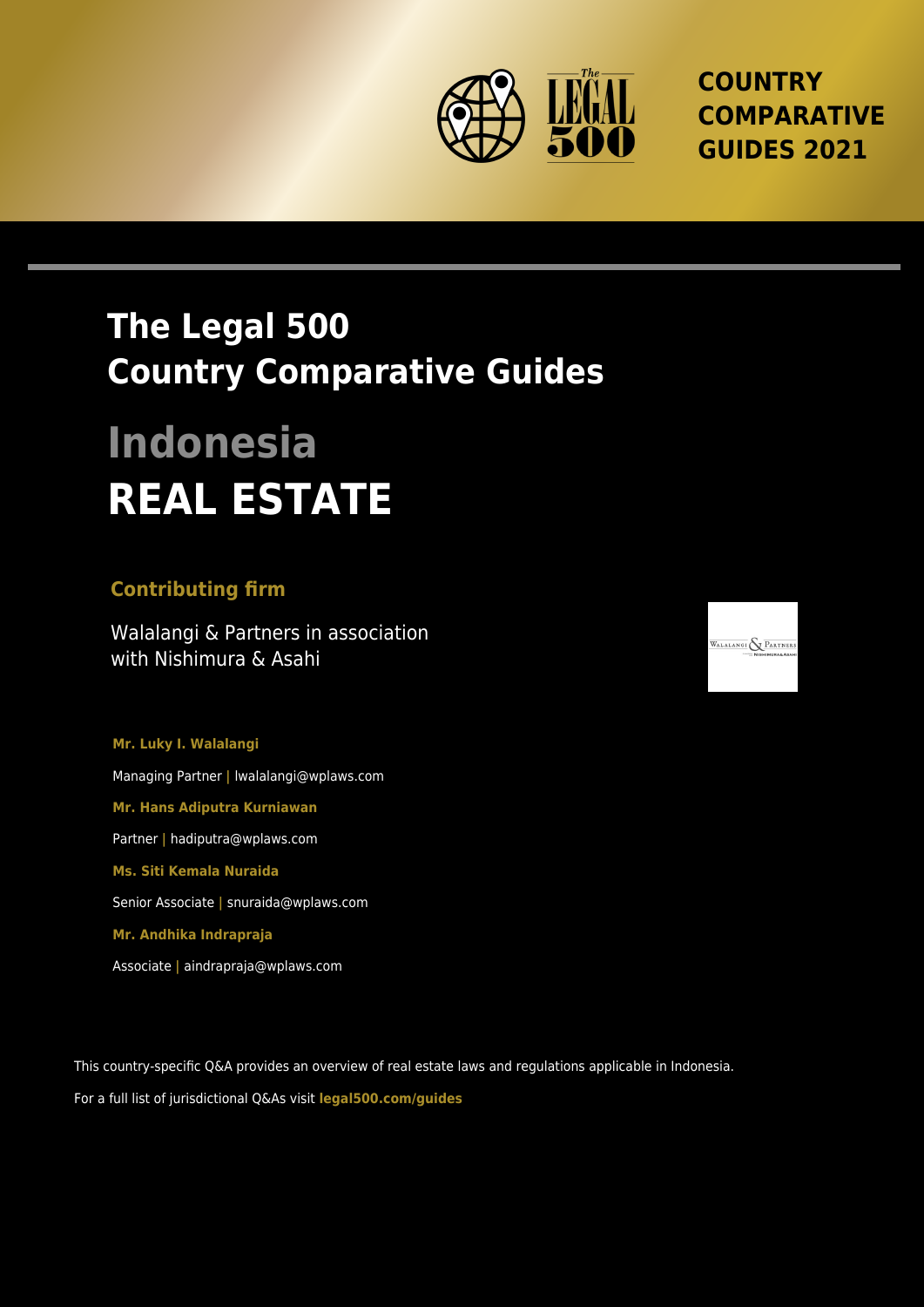### **INDONESIA REAL ESTATE**



#### **1. Overview**

The basic law for land in Indonesia is Law No. 5 of 1960 on Agrarian (the Agrarian Law), a complex underlying law adopting customary (adat) laws developed over hundreds of years at rural village level, and as further modified by the Dutch colonial rules. Prior to the issuance of the Agrarian Law, adat law and western law coexisted, governing land registration for Indonesians and foreigners respectively. The Agrarian Law, as further implemented by various implementing regulations, creates a uniform regime and ends the dualism on land matters while still maintaining the communal concepts applicable to land under adat laws.

#### **2. What is the main legislation relating to real estate ownership?**

The main legislation for real estate ownership in Indonesia is the Agrarian Law, Law No. 20 of 2011 on Apartments, Law No. 4 of 1996 on Mortgage over Land and Objects Related to Land and Law No. 11 of 2020 on Job Creation (Omnibus Law), Law No. 28 of 2002 on Building as amended by Omnibus Law, Law No. 26 of 2007 on Zoning/Spatial Plan as amended by Omnibus Law (Zoning Law), which are supplemented and implemented through numerous implementing regulations, including:

- Government Regulation No. 24 of 1997 on Land Registration (GR 24/1997);
- Government Regulation No. 18 of 2021 on Management Right (Hak Pengelolaan), Land Titles, Strata Title, and Land Registration;
- Government Regulation No. 13 of 2021 on the Implementation of Apartments; and
- Government Regulation No. 21 of 2021 on the Implementation of Spatial Plans (GR 21/2021);
- Government Regulation No. 16 of 2021 on the Implementation Regulation of Law No. 28 of 2002 on Building;
- Government Regulation No. 12 of 2001 on the Amendment to Government Regulation No. 14

of 2016 on the Implementation of Housing and Housing Areas;

- Government Regulation No. 22 of 2020 (as amended) on the Implementing Regulation of Law No. 2 of 2017 on Construction Services;
- Minister of Agrarian Affairs and Zoning/Head of the National Land Agency (BPN) Regulation No. 3 of 1997 as amended several times and lastly by BPN Regulation No. 16 of 2021 on the Implementing Regulation of GR 24/1997; and
- BPN Regulation No. 5 of 2020 on the Electronic Integration of Mortgage Services.

#### **3. How is ownership of real estate proved?**

The Agrarian Law set a rule for all land in Indonesia to be registered with the land office Therefore, as a general rule, the ultimate ownership of a real estate is a land title certificate issued by the land office where the land is located (with 5 years grace period after the issuance of land title certificate for a claim to be brought up against the land title certificate).

Note, however, that many land in rural areas have not yet properly registered; hence lacking land certificates. In this case, the ownership of the real estate would be different, including tax payment by the "occupier".

#### **4. Are there any restrictions on who can own real estate?**

Yes. The Agrarian Law divides titles over land title into several types, each is for a specific purpose and can be owned by a specific person (as elaborated in Q5).

#### **5. What types of proprietary interests in real estate can be created?**

The most common land/property titles recognised under Indonesian law related to real estate developments are as follows: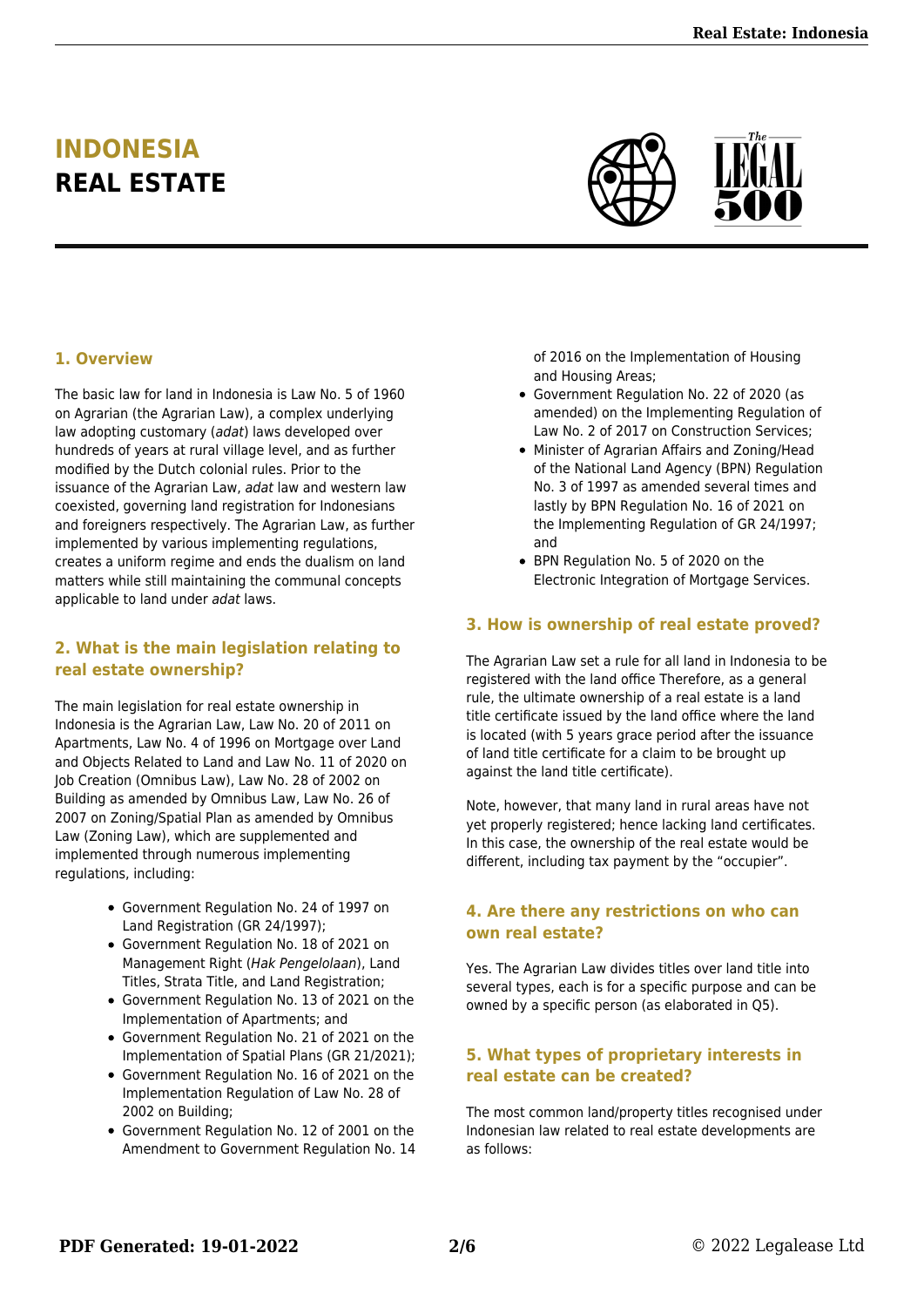- **Right of Ownership (***Hak Milik***) or freehold** gives the holder the fullest right a person can possess over land in Indonesia for an unlimited period. Only Indonesian citizens and certain limited Indonesian legal persons or entities can hold a Hak Milik.
- **Right to Build (***Hak Guna Bangunan –* **HGB)** allows its holder to construct buildings or facilities. An HGB is limited to a duration of 30 years, with a possible extension of 20 years and possibility for renewal(s). An HGB may be held by Indonesian individuals and Indonesian legal entities, including foreign investment company or PT PMA.
- **Right to Cultivate (***Hak Guna Usaha –* **HGU)** allows its holder to cultivate the land for agriculture, plantation, fishery or livestock business. An HGU is limited to a duration of 35 years, with possibility for extension and renewal(s). Similar to HGB, HGU may be held by Indonesian individuals or Indonesian legal entities, including PT PMA.
- **Right to Use (***Hak Pakai***)** authorises its holder to utilise land or to collect products from the land. A Hak Pakai may be held by Indonesian citizens and Indonesian legal entities, as well as foreign citizens who reside in Indonesia. A Hak Pakai can be granted for a maximum period of 30 years, with a possible extension of 20 years and possibility for renewal(s).
- **Right to Manage (***Hak Pengelolaan***)** is granted for governmental bodies and agencies: such as: regional governments and state-owned companies to manage and control state lands.

Aside to the land titles, Indonesian law also acknowledges the right of ownership over strata title. Expatriates are now allowed to hold strata title upon an HGB land provided it is located in a special economic area designated by the regulation, including a special economic zone, free trade zone and an industrial estate area.

#### **6. Is ownership of real estate and the buildings on it separate?**

Yes, conceptually Indonesian law recognizes horizontal ownership division principle (horizontale scheiding), where ownership of a land can be separated from ownership of objects upon the land, including building. To do this, building owners must sign an agreement with the land owners.

#### **7. What are common ownership structures for ownership of commercial real estate?**

For foreign investors, the real estate must be owned through their Indonesian investment company or PT PMA.

#### **8. What is the usual legal due diligence process that is undertaken when acquiring commercial real estate?**

Buyers typically engage a local law firm to carry out a legal due diligence over the assets (e.g., land and building document and licences, existing contracts) and in some cases over the capacity of the seller. The process for assets legal due diligence is as follows:

- documents review to verify the details of the land, including registered owner, location, area, title validity;
- land verification check with the relevant land office to confirm existence of mortgage or dispute over the land; and
- court verification to confirm existence of legal proceeding on the land.

#### **9. What legal issues (if any) cannot be covered by usual legal due diligence?**

Mostly factual matters, including environmental pollution, unknown/illegal occupants, and existing building condition.

These factual matters are normally dealt with other consultants and included as representations, warranties and indemnifications in the transaction documents.

#### **10. What is the usual process for transfer of commercial real estate?**

The transfer of title of certificated land is done by way of the seller and the purchaser signing an Indonesian language land sale and purchase deed (Akta Jual Beli – AJB) in front of an Indonesian authorised land deed official (Pejabat Pembuat Akta Tanah – PPAT) that has jurisdiction over the transacted land is located. Legally, the title is transferred once the AJB is signed by the parties. Following the signing of the AJB, the PPAT must register the transfer with the relevant land office registry for recordation.

As the form of AJB is prescribed by the law typically, in addition to the AJB, parties would also sign a separate sale and purchase agreement (SPA) to include their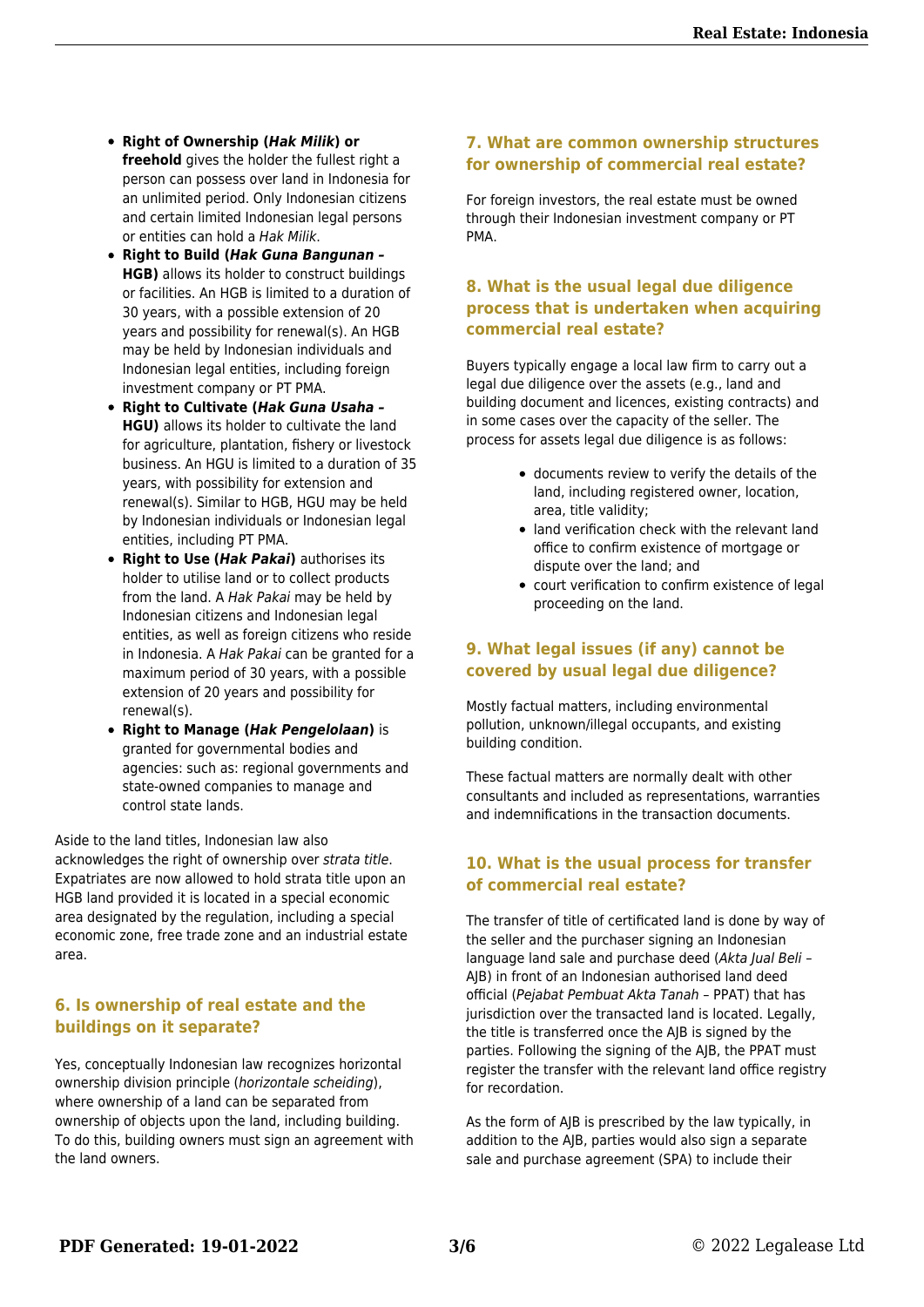specific representation, warranties, undertakings, payment mechanisms as well as indemnification clauses.

#### **11. Is it common for real estate transfers to be effected by way of share transfer as well as asset transfer?**

Yes, this is quite common, especially considering the property acquisition tax (Bea Perolehan Hak Atas Tanah – BPHTB) of maximum 5% (depending on the location) of transaction price (or the property's taxable value, whichever is higher) applicable to buyer and 2.5% of the purchase price income tax applicable to seller in a real estate transaction.

#### **12. On the sale of freehold interests in land does the benefit of any occupational leases and income automatically transfer?**

Yes, particularly for the period after the transfer, unless otherwise contractually agreed.

#### **13. What common rights, interests and burdens can be created or attach over real estate and how are these protected?**

There are several various classifications of security, but the most common for real estate (including land and building) is mortgage or known as Hak Tanggungan.

#### **14. Are split legal and beneficial ownership of real estate (i.e. trust structures) recognised**

No, Indonesian law does not recognize beneficial owner. The registered owner in the land certificate will be considered as the legal owner of the land.

#### **15. Is public disclosure of the ultimate beneficial owners of real estate required?**

No, there is no beneficial ownership concept of real property under Indonesian law.

#### **16. What are the main taxes associated with commercial real estate ownership and transfer of commercial real estate?**

For an asset transfer deal, the seller is subject to income tax in the amount of 2.5% of the purchase price and the

buyer is subject to the BPHTB in the maximum amount of 5% of the purchase price (or the property's taxable value, whichever is higher) depending on the region where the land is located.

The above is in addition of any applicable VAT and potential luxury tax VAT if the transaction value meets certain threshold.

Please also consult with a qualified tax/financial adviser for further details on these taxation elements.

#### **17. What are common terms of commercial leases and are there regulatory controls on the terms of leases?**

No regulatory controls, other than standard regulatory protection rights for lessors and lessee provided under the Indonesian civil code. This is a pure contractual matter.

Land lease is normally longer (at least 2.5 – 5 years) than lease of office unit (starting from 1 year).

#### **18. What (if any) Covid-19 related regulatory controls are in place which affect landlords' abilities to enforce tenant obligations in commercial leases?**

No specific regulatory controls introduced by the Government in relation to commercial leases and Covid-19 outbreak.

#### **19. How are use, planning and zoning restrictions on real estate regulated?**

Under the Zoning Law and GR 21/2021, the central government sets the general norms, standards and criteria of zoning plans, to be further implemented by the regional governments in their respective areas.

Specifically for forestry and coast areas, these are subject to the respective regimes of the Minister of Environment and Forestry and the Minister of Marine Affairs.

The government controls the compliance with the zoning rules through, among others, issuing business licences and/or building construction approvals (Persetujuan Bangunan Gedung – PBG).

#### **20. Who can be liable for environmental**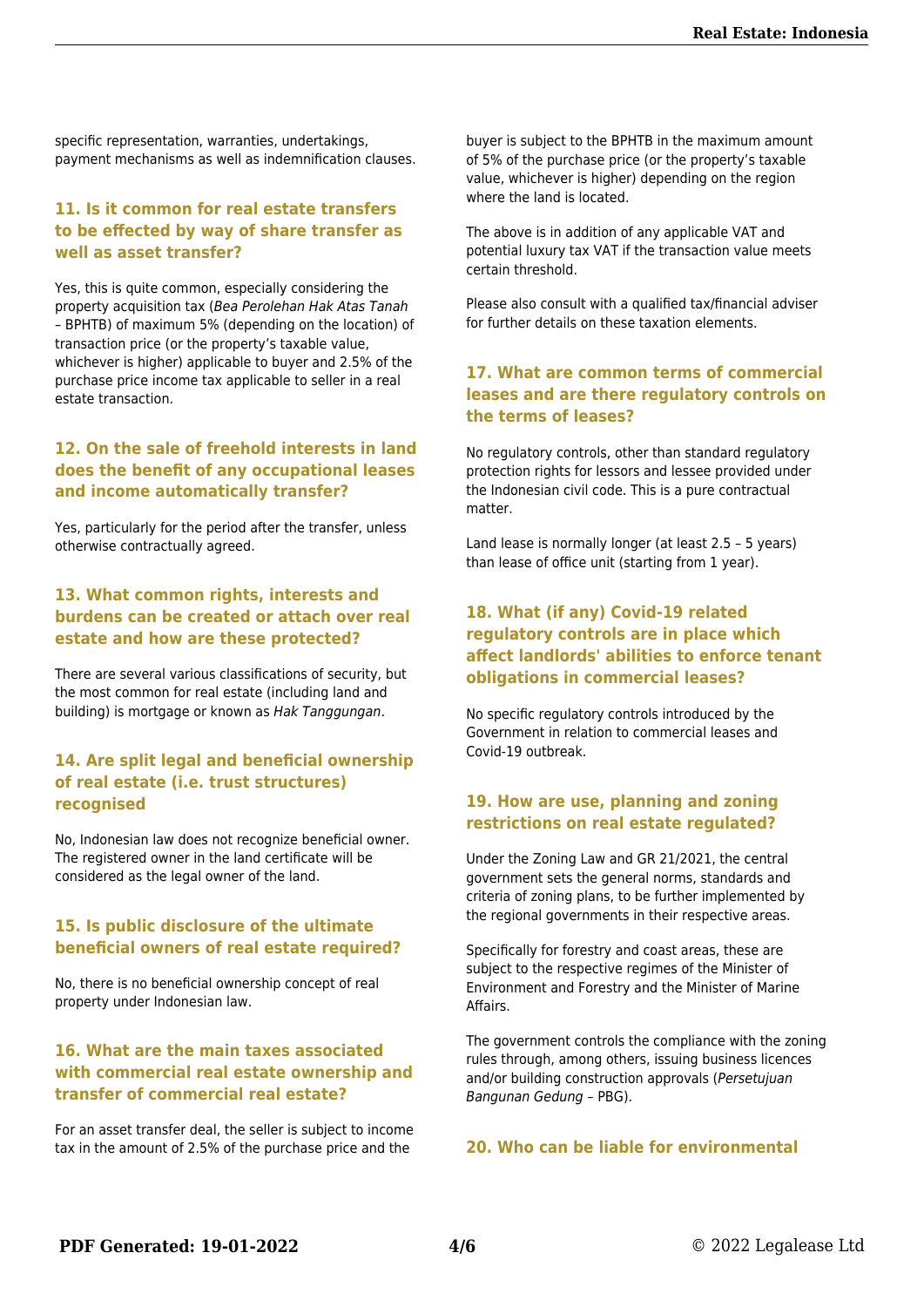#### **contamination on real estate?**

Indonesian environmental laws adopt the "polluter pays" principle, which puts the environmental liability on the party that causes the environmental pollution/damage. On this basis, if the buyer can prove that it was not involved in the environmental contamination, the buyer should not be responsible for the contamination merely by possessing a property in the location concerned.

#### **21. Are buildings legally required to have their energy performance assessed and in what (if any) situations do minimum energy performance levels need to be met?**

Yes, certain class of buildings with high intensity, such as mixed-use residential building with more than 4 storeys, office space with area of more than 50,000 sqm or warehouse, factory and shop with area of more than 5,000 sqm and more than 4 storey, are required to satisfy the 'green building' technical standard set out by the Government Regulation No. 16 of 2021 and the Minister of Public Works and Public Housing Regulation No. 21 of 2021.

The standard criteria cover various aspects, including the land management planning, energy and water usage, air quality, eco-friendly material and waste management, eco-friendly supply chain for construction material, and eco-friendly construction process. Failure to comply with the applicable green building standard would trigger administrative sanctions, from warning letter, suspension of construction to building demolition.

To encourage developers to meet the "green building" requirements, the government also introduces certain incentives such as reduction of governmental levies, and relaxation of building area coefficient ratio.

#### **22. Is expropriation of real estate possible?**

Only for limited reasons for public use set by the law, for example: roads, airports, terminals, oil and gas infrastructure for the national/regional spatial planning, in which case the law requires the government to pay

compensation to the landowner.

The compensation form and amount will be determined based on the result of valuation by independent valuer appointed by the government. If the landowner does not agree with the compensation, it can file an objection to the court and request the court to determine the new compensation form and/or amount.

#### **23. Is it possible to create mortgages over real estate and how are these protected and enforced?**

Yes, to create a mortgage, the mortgagor and the mortgagee must sign a deed of mortgage before an authorized PPAT and have it registered with the BPN where the real estate is located.

In an enforcement event, the mortgagee cannot possess the land, but it must sell the land (through auction or if certain conditions are met, through private sale). Theoretically, the mortgage certificate has a selfexecutionary power without the need of a court decision.

#### **24. Are there material registration costs associated with the creation of mortgages over real estate?**

Yes, certain fees and taxes payable when creating a mortgage, payable to the PPAT and BPN, which include the fees for the preparation, execution and registration of the mortgage deed. The fees are generally calculated on a percentage basis of the amount secured by the mortgage.

#### **25. Is it possible to create a trust structure for mortgage security over real estate?**

No, Indonesian law does not recognize trust structure for security over real estate. The common structure recognized under the Indonesian law is for lenders (particularly foreign lenders) to appoint an Indonesian bank as their security agent to hold and administer mortgage security over real estate in Indonesia for and on behalf of the foreign lenders.